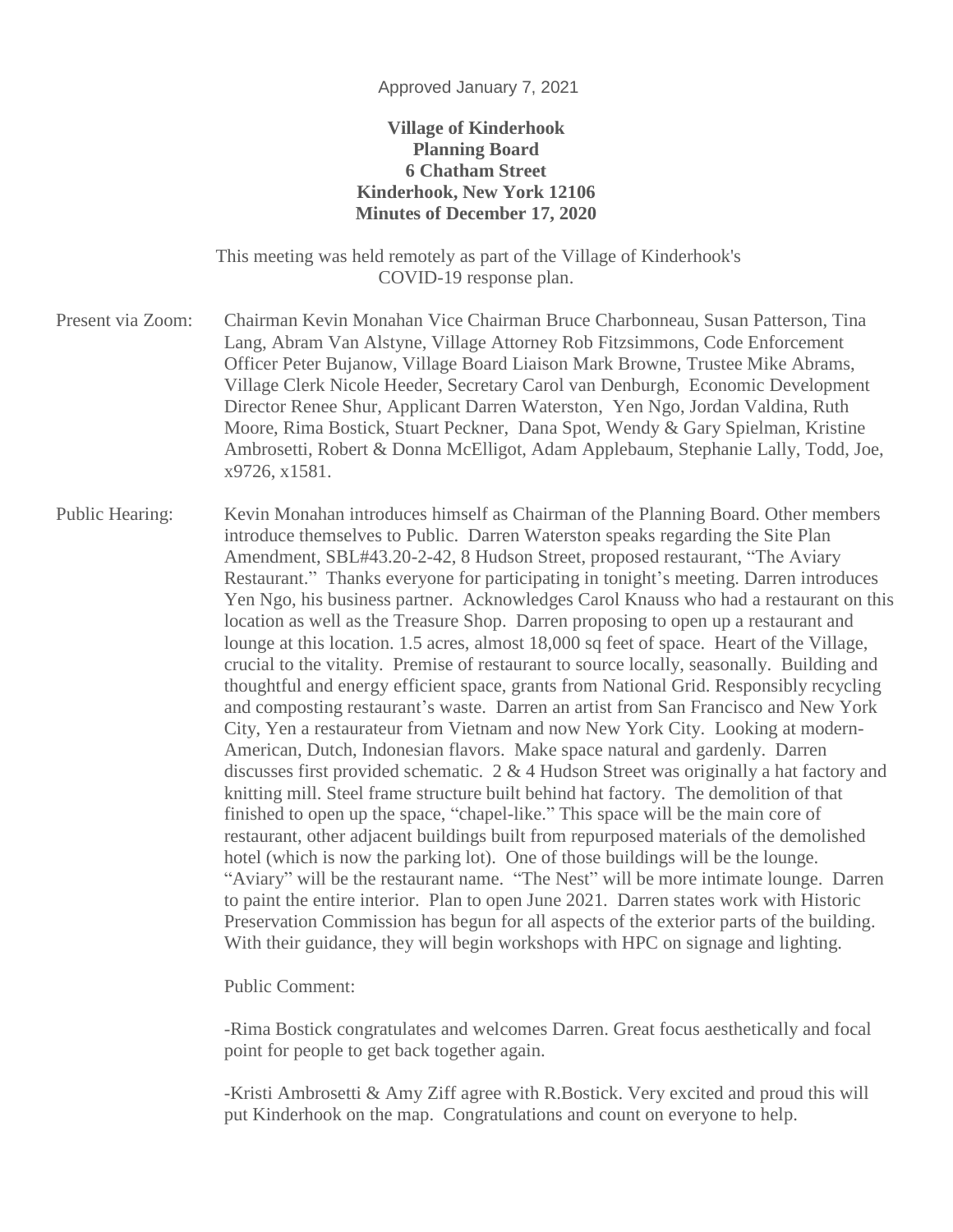-Wendy & Gary Spielmann, very excited. Requesting a couple of Vietnamese entrees, and a couple of peacocks. Anything they can do to help. (Yen's plan to have lunch menu with more Asian influence).

-Donna McElligot congratulates Darren. Looking for restaurant's website and demo pictures. D.Waterston states by end of January the social medias will be up in place. Yen states PR person says best to do in the New Year. Domain name purchased so by second week in January, Instagram and website will be up.

B.VanAlstyne asks if anything has changed since the last 2 weeks that we spoke. D.Waterston states yes as the demolition is behind them. Over 3,000 sq ft space to now heat. Next big move to put in a radiant heated slab. Have to fast track to meet opening date of early Summer. S. Patterson heartened to see enthusiasm from our community and beyond our Village.

K.Monahan grew up in a bustling Kinderhook along with A.VanAlstyne. Raising their children here now and they both appreciate that Darren and Yen put faith in the Village for their restaurant.

R.Fitzsimmons SEQRA, environmental review. Reutilizing a previously existing space, has municipal water and sewer and parking. If the Board does not anticipate any significant negative environmental impacts by approving the project, a motion to issue a negative declaration for purposes of the environmental review. B.Charbonneau makes the motion, K.Monahan seconds, all in favor. SEQRA review complete, this use of a restaurant in the business district is a special use permit and site plan review, motion to approve the special use permit and site plan with discussion on conditions. S.Patterson makes motion, A.VanAlstyne seconds, all in favor.

Discussion of opening up the space by Y.Ng and D.Waterston to the public before Christmas for December Nights now that the demolition is done. If anyone would like to visit, reach out to D.Waterston. Review of occupancy, around 130 people, not including the employees per J.Valdina, Architect/Engineer. Y.Ng discusses applying for liquor license, looking for guidance on this subject. K.Monahan works in the liquor industry, will talk with D.Waterston about the process and steps to get application approved.

Motion to close the Public Hearing by A.VanAlstyne, K.Monahan seconds, all in favor.

Old Business: Paul Calcagno, Modification of Site Plan, 1-3 Broad Street Lot#43.20-2-46. Proposed Ice Cream Shop "Spumoni Gardens". B.Charbonneau states a number of things that have to happen, Public Hearing, Site Plan that needs to be reviewed (discussed in May's meeting minutes). C.van Denburgh states we were at the Public Hearing stage on June 4 and P.Calcagno put the project on hold. R.Fitzsimmons says yes it would need a special use permit as it is food service like a restaurant. R.Fitzsimmons asks the Board if any objection to setting this for Public Hearing for January 7, 2021 to prevent another month's delay and to keep this moving. S.Patterson asks if he comes to us with a Site Plan Review and Special Use Permit and then the Public Hearing, YES per R.Fitzsimmons.

Next Meeting: January 7, 2021